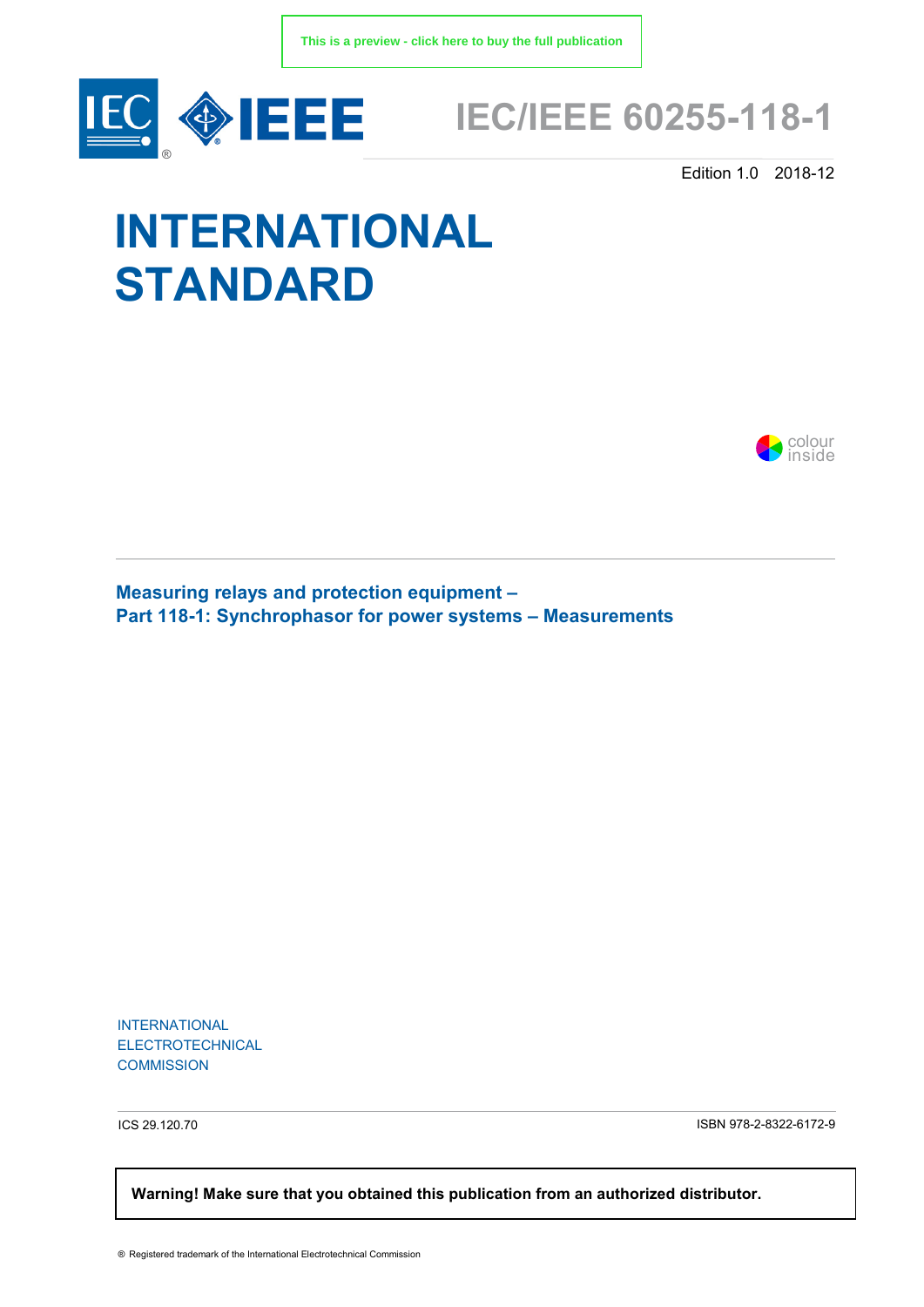#### IEC/IEEE 60255-118-1:2018 © IEC/IEEE 2018

# **CONTENTS**

 $-2-$ 

| $\mathbf 1$ |       |                                                                    |  |  |  |
|-------------|-------|--------------------------------------------------------------------|--|--|--|
| 2           |       |                                                                    |  |  |  |
| 3           |       |                                                                    |  |  |  |
|             | 3.1   |                                                                    |  |  |  |
|             | 3.2   |                                                                    |  |  |  |
| 4           |       |                                                                    |  |  |  |
|             | 4.1   |                                                                    |  |  |  |
|             | 4.2   |                                                                    |  |  |  |
|             | 4.3   |                                                                    |  |  |  |
|             | 4.3.1 |                                                                    |  |  |  |
|             | 4.3.2 |                                                                    |  |  |  |
|             | 4.4   |                                                                    |  |  |  |
|             | 4.5   |                                                                    |  |  |  |
|             | 4.6   |                                                                    |  |  |  |
| 5           |       |                                                                    |  |  |  |
|             | 5.1   |                                                                    |  |  |  |
|             | 5.2   |                                                                    |  |  |  |
|             | 5.2.1 |                                                                    |  |  |  |
|             | 5.2.2 |                                                                    |  |  |  |
|             | 5.2.3 |                                                                    |  |  |  |
|             | 5.2.4 |                                                                    |  |  |  |
|             | 5.2.5 |                                                                    |  |  |  |
|             | 5.2.6 |                                                                    |  |  |  |
|             | 5.3   |                                                                    |  |  |  |
|             | 5.3.1 |                                                                    |  |  |  |
|             | 5.3.2 |                                                                    |  |  |  |
|             | 5.3.3 |                                                                    |  |  |  |
|             | 5.4   |                                                                    |  |  |  |
|             | 5.4.1 |                                                                    |  |  |  |
|             | 5.4.2 |                                                                    |  |  |  |
| 6           |       |                                                                    |  |  |  |
|             | 6.1   |                                                                    |  |  |  |
|             | 6.2   |                                                                    |  |  |  |
|             | 6.3   |                                                                    |  |  |  |
|             | 6.4   |                                                                    |  |  |  |
|             | 6.5   | Dynamic compliance - Performance during ramp of system frequency27 |  |  |  |
|             | 6.6   | Dynamic compliance - Performance under step changes in phase and   |  |  |  |
|             |       |                                                                    |  |  |  |
|             | 6.7   |                                                                    |  |  |  |
| 7           |       |                                                                    |  |  |  |
|             |       |                                                                    |  |  |  |
|             | A.1   |                                                                    |  |  |  |
|             | A.2   |                                                                    |  |  |  |
|             | A.3   |                                                                    |  |  |  |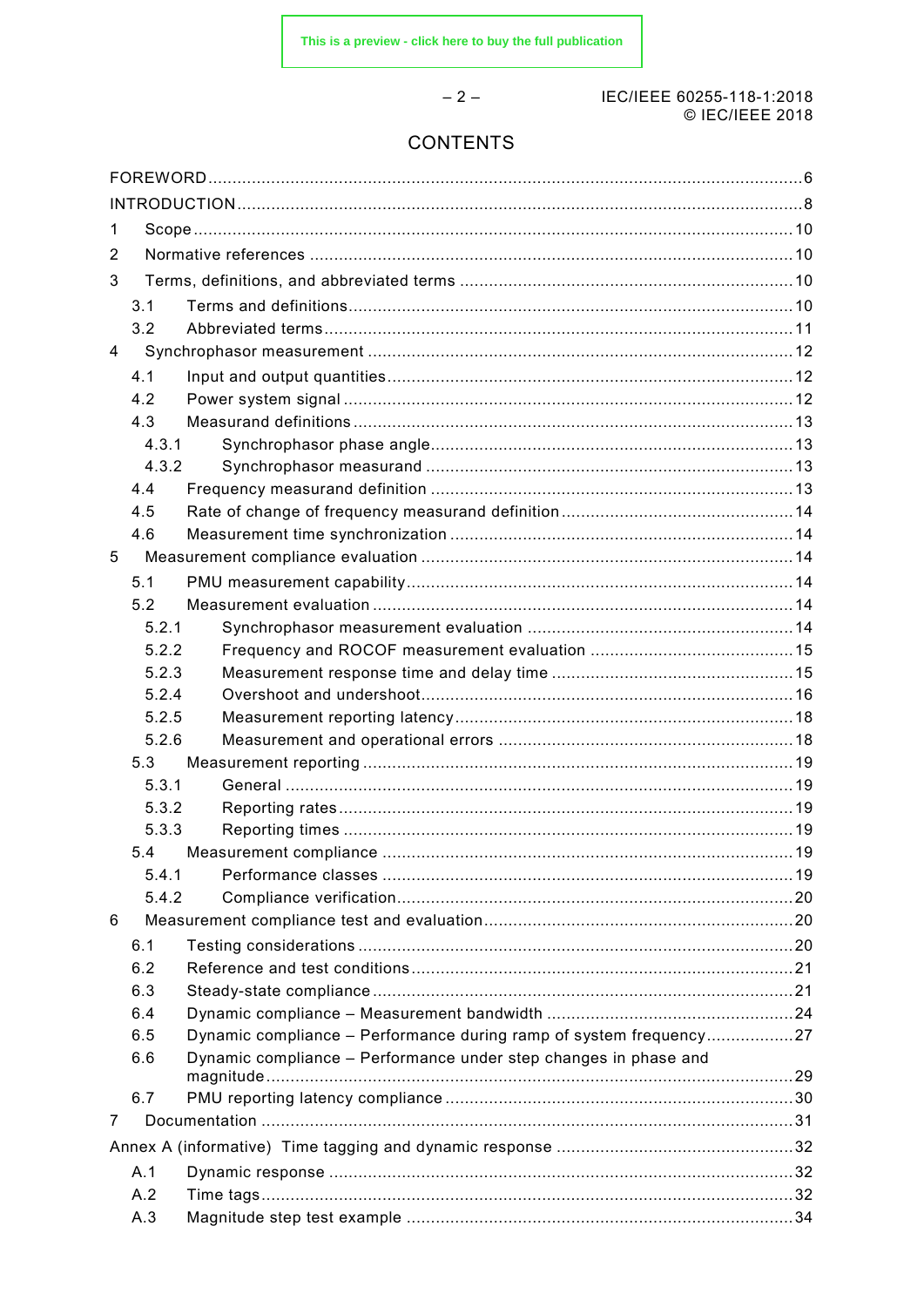IEC/IEEE 60255-118-1:2018 – 3 – © IEC/IEEE 2018

| A.4          |                                                                                       |  |
|--------------|---------------------------------------------------------------------------------------|--|
|              | Annex B (informative) Parameter representation and definition application examples 37 |  |
| B.1          |                                                                                       |  |
| B.2          |                                                                                       |  |
| B.3          |                                                                                       |  |
| B.3.1        |                                                                                       |  |
| B.3.2        |                                                                                       |  |
| <b>B.3.3</b> | Example 2: steady-state and constant off-nominal frequency38                          |  |
| <b>B.3.4</b> | Example 3: oscillation of the phase and amplitude of the power signal 39              |  |
| <b>B.3.5</b> | Example 4: constant, non-zero rate of change of frequency40                           |  |
| B.4          | Reconstruction of the power system sinusoidal signal from the                         |  |
|              |                                                                                       |  |
| C.1          |                                                                                       |  |
|              |                                                                                       |  |
| C.2          |                                                                                       |  |
| C.3          |                                                                                       |  |
| C.4          |                                                                                       |  |
| C.5          |                                                                                       |  |
| C.6          |                                                                                       |  |
| C.6.1        |                                                                                       |  |
| C.6.2        |                                                                                       |  |
| C.7          |                                                                                       |  |
|              |                                                                                       |  |
| D.1          |                                                                                       |  |
| D.2          |                                                                                       |  |
| D.3          |                                                                                       |  |
| D.4          |                                                                                       |  |
| D.5          |                                                                                       |  |
| D.6          |                                                                                       |  |
| D.7          |                                                                                       |  |
| D.8          |                                                                                       |  |
| D.9          |                                                                                       |  |
| D.9.1        | Immunity to off-nominal components, reporting latency and time                        |  |
| D.9.2        | Response time and the accuracy of synchrophasors, frequency and                       |  |
|              |                                                                                       |  |
|              | Annex E (informative) Synchrophasor measurement using sampled value input to          |  |
|              |                                                                                       |  |
| E.1          |                                                                                       |  |
| E.2          |                                                                                       |  |
| E.3          |                                                                                       |  |
| E.4          |                                                                                       |  |
| E.4.1        |                                                                                       |  |
| E.4.2        |                                                                                       |  |
| E.4.3        |                                                                                       |  |
| E.4.4        |                                                                                       |  |
| E.5          |                                                                                       |  |
|              | Annex F (informative) Suggested subset of tests for PMU evaluation under              |  |
|              |                                                                                       |  |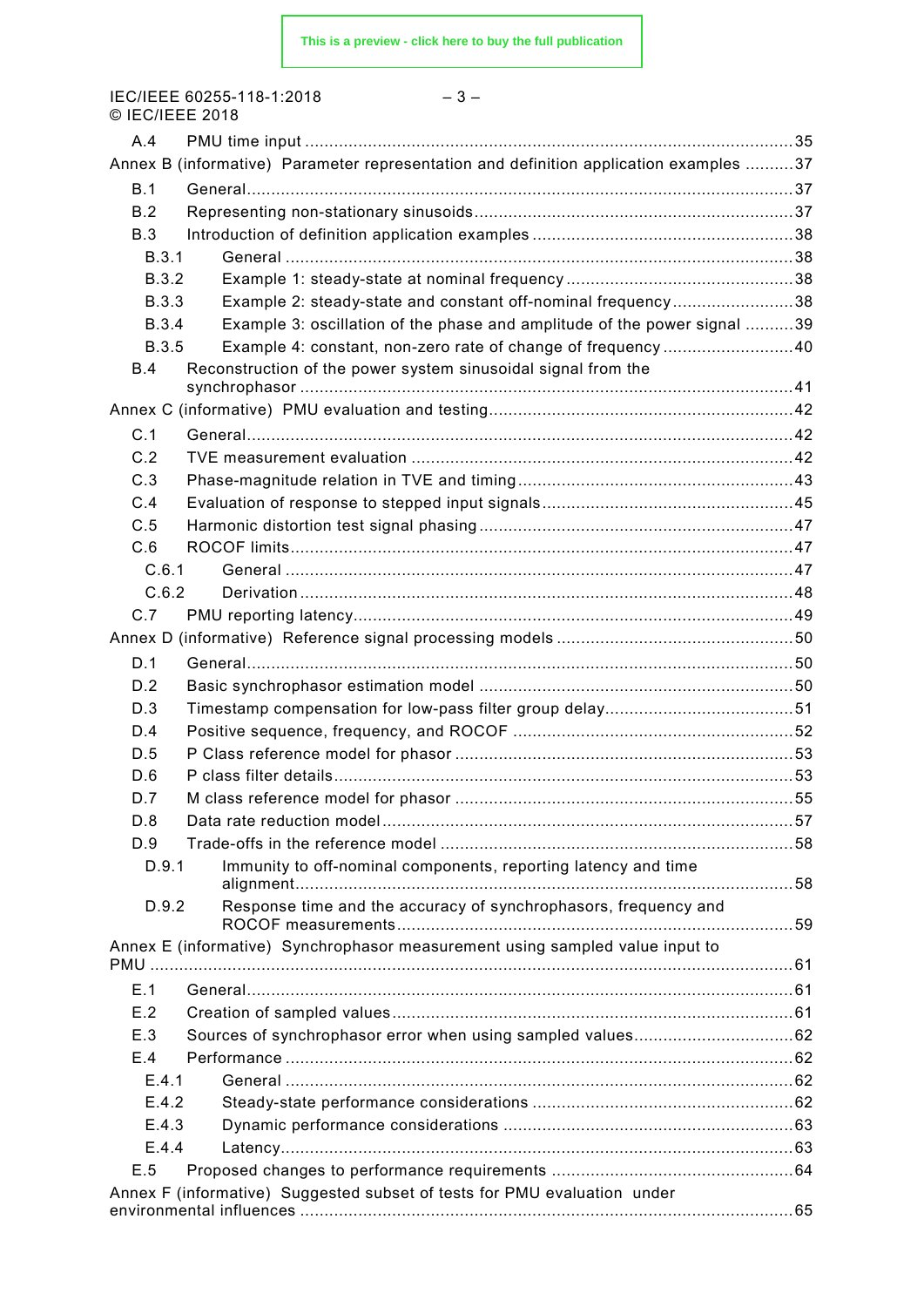|            | $-4-$<br>IEC/IEEE 60255-118-1:2018<br>© IEC/IEEE 2018                                 |  |
|------------|---------------------------------------------------------------------------------------|--|
|            | Annex G (normative) Extended accuracy specification for PMUs in steady-state66        |  |
| G.1        |                                                                                       |  |
| G.2        |                                                                                       |  |
| G.3        |                                                                                       |  |
| G.4        |                                                                                       |  |
| G.5        |                                                                                       |  |
| G.6        |                                                                                       |  |
| G.6.1      |                                                                                       |  |
| G.6.2      |                                                                                       |  |
| G.6.3      |                                                                                       |  |
|            | Annex H (informative) Generator voltage and power angle measurement69                 |  |
| H.1        |                                                                                       |  |
| H.2        |                                                                                       |  |
| H.3<br>H.4 |                                                                                       |  |
|            |                                                                                       |  |
| 1.1        |                                                                                       |  |
| 1.2        |                                                                                       |  |
| 1.3        |                                                                                       |  |
| 1.4        |                                                                                       |  |
|            |                                                                                       |  |
|            | Figure A.1 - Frequency step test phase response without group delay compensation33    |  |
|            | Figure A.2 - Frequency step test phase response after group delay compensation33      |  |
|            |                                                                                       |  |
|            |                                                                                       |  |
|            | Figure B.1 - Sampling a power frequency sinusoid at off-nominal frequency39           |  |
|            |                                                                                       |  |
|            |                                                                                       |  |
|            | Figure C.3 - TVE as a function of magnitude for various phase errors 44               |  |
|            | Figure C.4 – TVE as a function of phase for various magnitude errors 45               |  |
|            | Figure C.5 – Example of step change measurements using a magnitude step at $t = 0$ 46 |  |
|            | Figure C.6 - PMU reporting latency example (actual PMU measurement)49                 |  |
|            | Figure D.1 - Single phase section of the PMU phasor signal processing model 51        |  |
|            |                                                                                       |  |
|            |                                                                                       |  |
|            |                                                                                       |  |
|            |                                                                                       |  |
|            | Figure D.5 - Reference algorithm filter frequency response mask specification for M   |  |
|            |                                                                                       |  |
|            |                                                                                       |  |
|            |                                                                                       |  |
|            | Figure D.9 – Reference filter magnitude frequency response with $F_s$ = 60 fps 59     |  |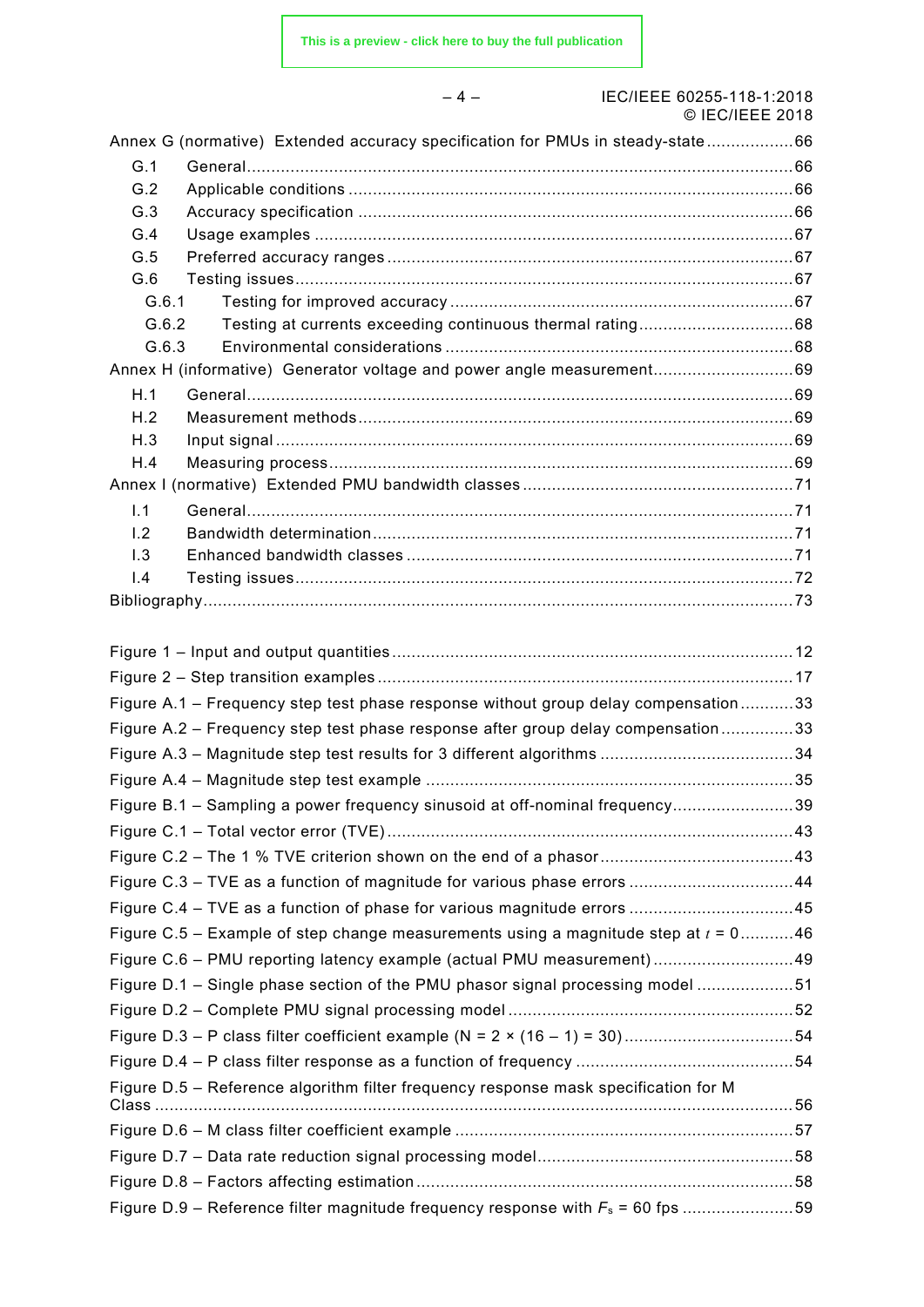| IEC/IEEE 60255-118-1:2018<br>$-5-$<br>© IEC/IEEE 2018                            |  |
|----------------------------------------------------------------------------------|--|
|                                                                                  |  |
|                                                                                  |  |
|                                                                                  |  |
|                                                                                  |  |
|                                                                                  |  |
| Table 3 - Steady-state frequency and ROCOF measurement requirements 24           |  |
| Table 4 - Synchrophasor measurement bandwidth requirements using modulated test  |  |
| Table 5 – Frequency and ROCOF performance requirements under modulation tests 26 |  |
| Table 6 - Synchrophasor performance requirements under frequency ramp tests 29   |  |
| Table 7 - Frequency and ROCOF performance requirements under frequency ramp      |  |
|                                                                                  |  |
| Table 9 - Frequency and ROCOF performance requirements for input step change30   |  |
|                                                                                  |  |
| Table C.1 - Harmonic phase sequence in a balanced three-phase system47           |  |
|                                                                                  |  |
| Table E.1 - Summary of proposed performance requirement changes 64               |  |
|                                                                                  |  |
|                                                                                  |  |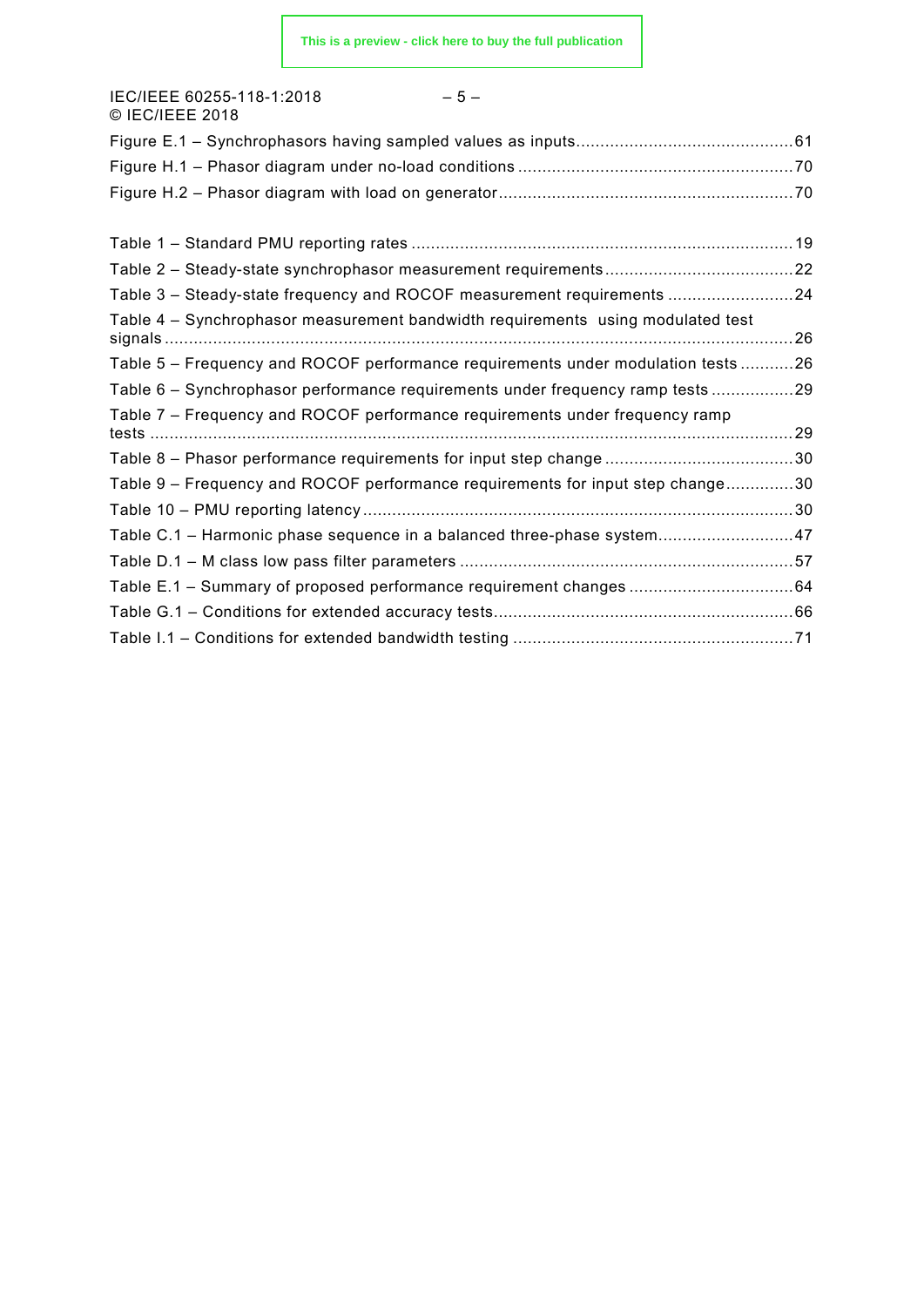**[This is a preview - click here to buy the full publication](https://webstore.iec.ch/publication/28722&preview)**

– 6 – IEC/IEEE 60255-118-1:2018 © IEC/IEEE 2018

#### INTERNATIONAL ELECTROTECHNICAL COMMISSION

\_\_\_\_\_\_\_\_\_\_\_\_

#### **MEASURING RELAYS AND PROTECTION EQUIPMENT –**

#### **Part 118-1: Synchrophasor for power systems – Measurements**

#### FOREWORD

<span id="page-5-0"></span>1) The International Electrotechnical Commission (IEC) is a worldwide organization for standardization comprising all national electrotechnical committees (IEC National Committees). The object of IEC is to promote international co-operation on all questions concerning standardization in the electrical and electronic fields. To this end and in addition to other activities, IEC publishes International Standards, Technical Specifications, Technical Reports, Publicly Available Specifications (PAS) and Guides (hereafter referred to as "IEC Publication(s)"). Their preparation is entrusted to technical committees; any IEC National Committee interested in the subject dealt with may participate in this preparatory work. International, governmental and non-governmental organizations liaising with the IEC also participate in this preparation.

IEEE Standards documents are developed within IEEE Societies and Standards Coordinating Committees of the IEEE Standards Association (IEEE-SA) Standards Board. IEEE develops its standards through a consensus development process, approved by the American National Standards Institute, which brings together volunteers representing varied viewpoints and interests to achieve the final product. Volunteers are not necessarily members of IEEE and serve without compensation. While IEEE administers the process and establishes rules to promote fairness in the consensus development process, IEEE does not independently evaluate, test, or verify the accuracy of any of the information contained in its standards. Use of IEEE Standards documents is wholly voluntary. *IEEE documents are made available for use subject to important notices and legal disclaimers (see*  <http://standards.ieee.org/IPR/disclaimers.html> *for more information).*

IEC collaborates closely with IEEE in accordance with conditions determined by agreement between the two organizations. This Dual Logo International Standard was jointly developed by the IEC and IEEE under the terms of that agreement.

- 2) The formal decisions of IEC on technical matters express, as nearly as possible, an international consensus of opinion on the relevant subjects since each technical committee has representation from all interested IEC National Committees. The formal decisions of IEEE on technical matters, once consensus within IEEE Societies and Standards Coordinating Committees has been reached, is determined by a balanced ballot of materially interested parties who indicate interest in reviewing the proposed standard. Final approval of the IEEE standards document is given by the IEEE Standards Association (IEEE-SA) Standards Board.
- 3) IEC/IEEE Publications have the form of recommendations for international use and are accepted by IEC National Committees/IEEE Societies in that sense. While all reasonable efforts are made to ensure that the technical content of IEC/IEEE Publications is accurate, IEC or IEEE cannot be held responsible for the way in which they are used or for any misinterpretation by any end user.
- 4) In order to promote international uniformity, IEC National Committees undertake to apply IEC Publications (including IEC/IEEE Publications) transparently to the maximum extent possible in their national and regional publications. Any divergence between any IEC/IEEE Publication and the corresponding national or regional publication shall be clearly indicated in the latter.
- 5) IEC and IEEE do not provide any attestation of conformity. Independent certification bodies provide conformity assessment services and, in some areas, access to IEC marks of conformity. IEC and IEEE are not responsible for any services carried out by independent certification bodies.
- 6) All users should ensure that they have the latest edition of this publication.
- 7) No liability shall attach to IEC or IEEE or their directors, employees, servants or agents including individual experts and members of technical committees and IEC National Committees, or volunteers of IEEE Societies and the Standards Coordinating Committees of the IEEE Standards Association (IEEE-SA) Standards Board, for any personal injury, property damage or other damage of any nature whatsoever, whether direct or indirect, or for costs (including legal fees) and expenses arising out of the publication, use of, or reliance upon, this IEC/IEEE Publication or any other IEC or IEEE Publications.
- 8) Attention is drawn to the normative references cited in this publication. Use of the referenced publications is indispensable for the correct application of this publication.
- 9) Attention is drawn to the possibility that implementation of this IEC/IEEE Publication may require use of material covered by patent rights. By publication of this standard, no position is taken with respect to the existence or validity of any patent rights in connection therewith. IEC or IEEE shall not be held responsible for identifying Essential Patent Claims for which a license may be required, for conducting inquiries into the legal validity or scope of Patent Claims or determining whether any licensing terms or conditions provided in connection with submission of a Letter of Assurance, if any, or in any licensing agreements are reasonable or non-discriminatory. Users of this standard are expressly advised that determination of the validity of any patent rights, and the risk of infringement of such rights, is entirely their own responsibility.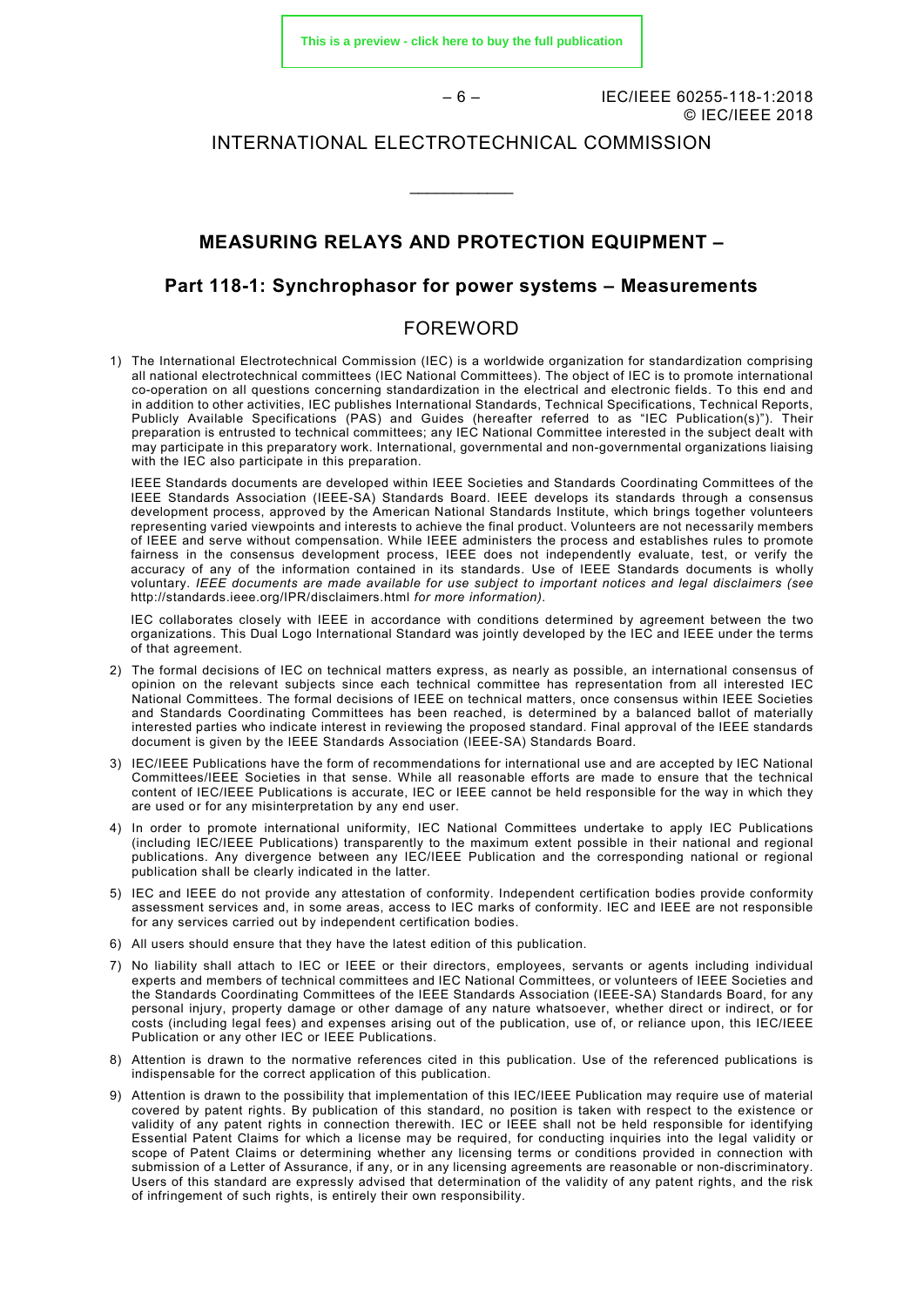IEC/IEEE 60255-118-1:2018 – 7 – © IEC/IEEE 2018

International Standard IEC/IEEE 60255-118-1 has been prepared by IEC technical committee 95: Measuring relays and protection equipment, in cooperation with the Power System Relaying Committee of the IEEE Power and Energy Society[1](#page-6-0), under the IEC/IEEE Dual Logo Agreement.

This publication is published as an IEC/IEEE Dual Logo standard.

The text of this document is based on the following documents:

| <b>FDIS</b> | Report on voting |
|-------------|------------------|
| 95/395/FDIS | 95/396/RVD       |

Full information on the voting for the approval of this document can be found in the report on voting indicated in the above table.

International standards are drafted in accordance with the rules given in the ISO/IEC Directives, Part 2.

A list of all parts in the 60255 International Standard, published under the general title *Measuring relays and protection equipment*, can be found on the IEC website.

The IEC Technical Committee and IEEE Technical Committee have decided that the contents of this document will remain unchanged until the stability date indicated on the IEC website under "http://webstore.iec.ch" in the data related to the specific publication. At this date, the publication will be

- reconfirmed.
- withdrawn,
- replaced by a revised edition, or
- amended.

 $\overline{\phantom{a}}$ 

A bilingual version of this publication may be issued at a later date.

**IMPORTANT – The 'colour inside' logo on the cover page of this publication indicates that it contains colours which are considered to be useful for the correct understanding of its contents. Users should therefore print this document using a colour printer.**

<span id="page-6-0"></span><sup>1</sup> A list of IEEE participants can be found at the following URL: https://standards.ieee.org/standard/60255-118-1-2018.html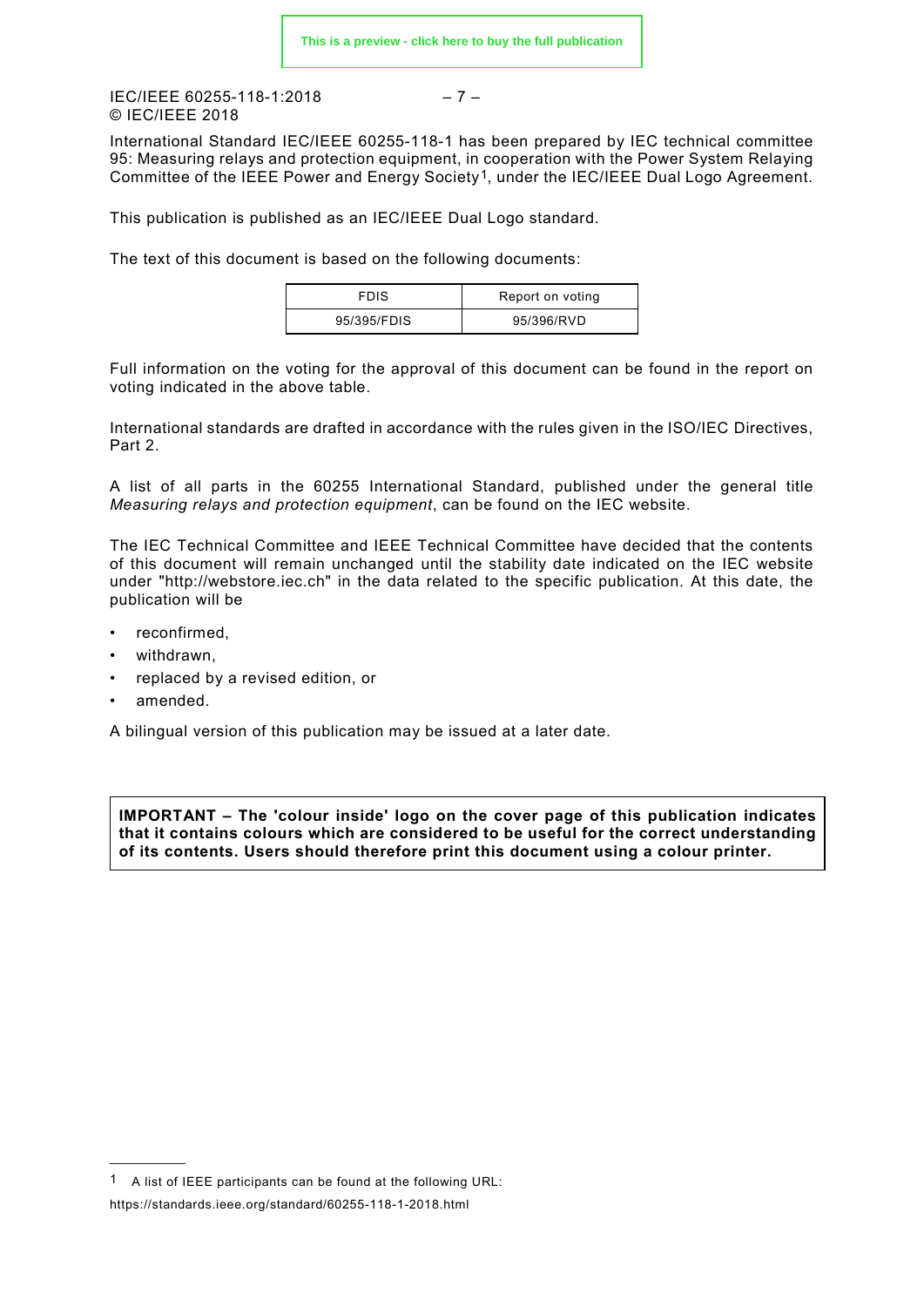– 8 – IEC/IEEE 60255-118-1:2018 © IEC/IEEE 2018

#### INTRODUCTION

<span id="page-7-0"></span>This document provides continuation and further development of previous synchrophasor standards, notably the IEEE C37.118 series. It defines synchrophasor, frequency, and rate of change of frequency (ROCOF) measurements as used in this technology. These definitions are in agreement with most research on and analysis of dynamic electric power system measurements, but may differ from those given in other contexts. Function and performance requirements are given for synchrophasor measurements. Tests, evaluation criteria, and error limits are provided to determine compliance with the requirements.

Informative Annexes A, B, C, F, and H provide details about timing aspects, definition application and derivations, PMU measurements, generator power angle, and environmental tests. Informative Annex D details the M and P class reference models used to ensure the requirements can be met; these models are for limit qualification only, as it is expected that most real implementations will perform better than these models. Informative Annex E proposes revised performance requirements for synchrophasors produced from sampled values. These may be used as a basis for normative requirements in a future standard revision. Normative Annexes G and I provide optional qualification of extended steady-state accuracy and measurement bandwidth determination.

A phasor measurement unit (PMU) estimates the parameters magnitude, phase angle, frequency, and rate of change of frequency from the signals appearing at its input terminals or interface. Input signals may be corrupted by harmonics, noise, and changes in state caused by load changes and control and protective actions which complicate parameter estimation. Some examples are harmonics introduced by non-linear loads, step changes in phase introduced by switched reactive elements, and random noise from arc furnaces. These artefacts complicate the process of measuring the generation and load characteristics at or near the system fundamental frequency. The intent of this document is to describe and quantify the performance of a PMU so that it provides a reliable and accurate measurement under real power system conditions.

Synchrophasors are estimated from samples of the voltage and current AC waveforms. Since these signals are alternating current, the estimate uses an interval or "window" over which the samples are taken and used to make the estimate. There could be changes in the waveform parameters during the estimation interval, so the estimate will represent some kind of "average" value for the sinusoid over that window. The length and weighting of the window directly impacts the estimate. A longer window reduces interference but averages out more dynamic changes. In conditions of rapid dynamic changes, such as during a fault, the phasor values can be very inaccurate. The user needs to evaluate their applications and employ appropriate filtering if such conditions could cause a problem.

Frequency and ROCOF are defined as the first and second derivatives of phase angle. They are often computed using finite differencing of the measured angle. Any interference in the angle adversely affects these measurements. Consequently, these measurements are less precise and can produce misleading values. This document presents a set of PMU performance requirements to ensure that compliant instruments will perform similarly when presented with this suite of test signals. The user should be aware that, in the presence of real system interference, higher measurement errors could result. These errors may be substantial, particularly where higher order derivatives (such as ROCOF) are used. Signal processing alternatives may be employed to reduce or eliminate these errors, though they are difficult to implement in a real-time environment. Alternatives are neither described nor evaluated in this document.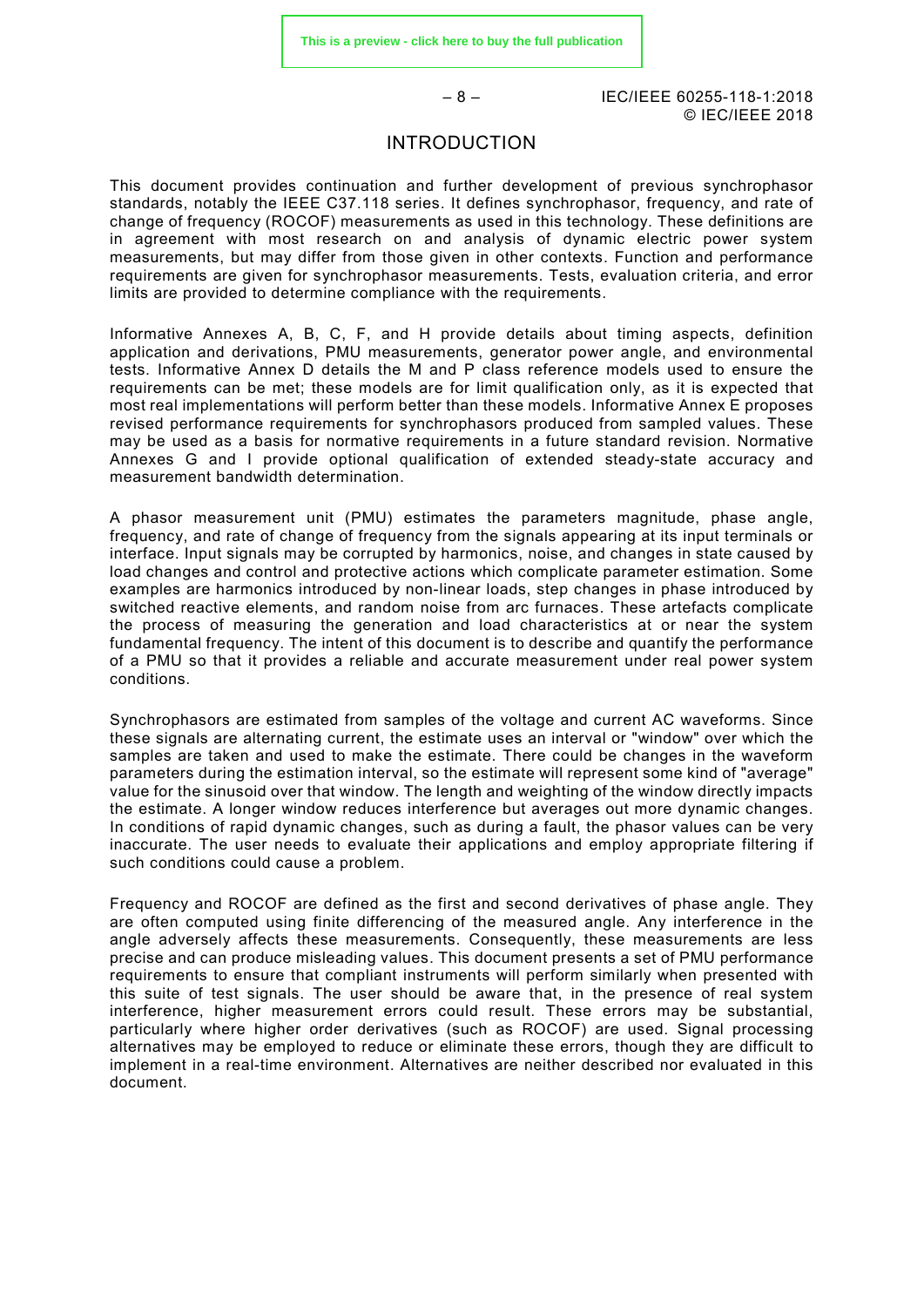IEC/IEEE 60255-118-1:2018 © IEC/IEEE 2018

$$
-9-
$$

Specific environmental requirements are out of scope for this document, which specifies functional requirements. Testing required by this document will be performed under standard laboratory conditions which do not include environmental conditions that may be specified for some deployments. Devices implementing the functions described in this document may also follow environmental standards such as IEEE Std 1613TM and IEC 60255-1. Vendors are encouraged to provide information regarding the effect of environmental influences on device performance, perhaps including the pass/fail criteria used when determining environmental compliance. Guidance regarding suggested test profiles is included in Annex F.